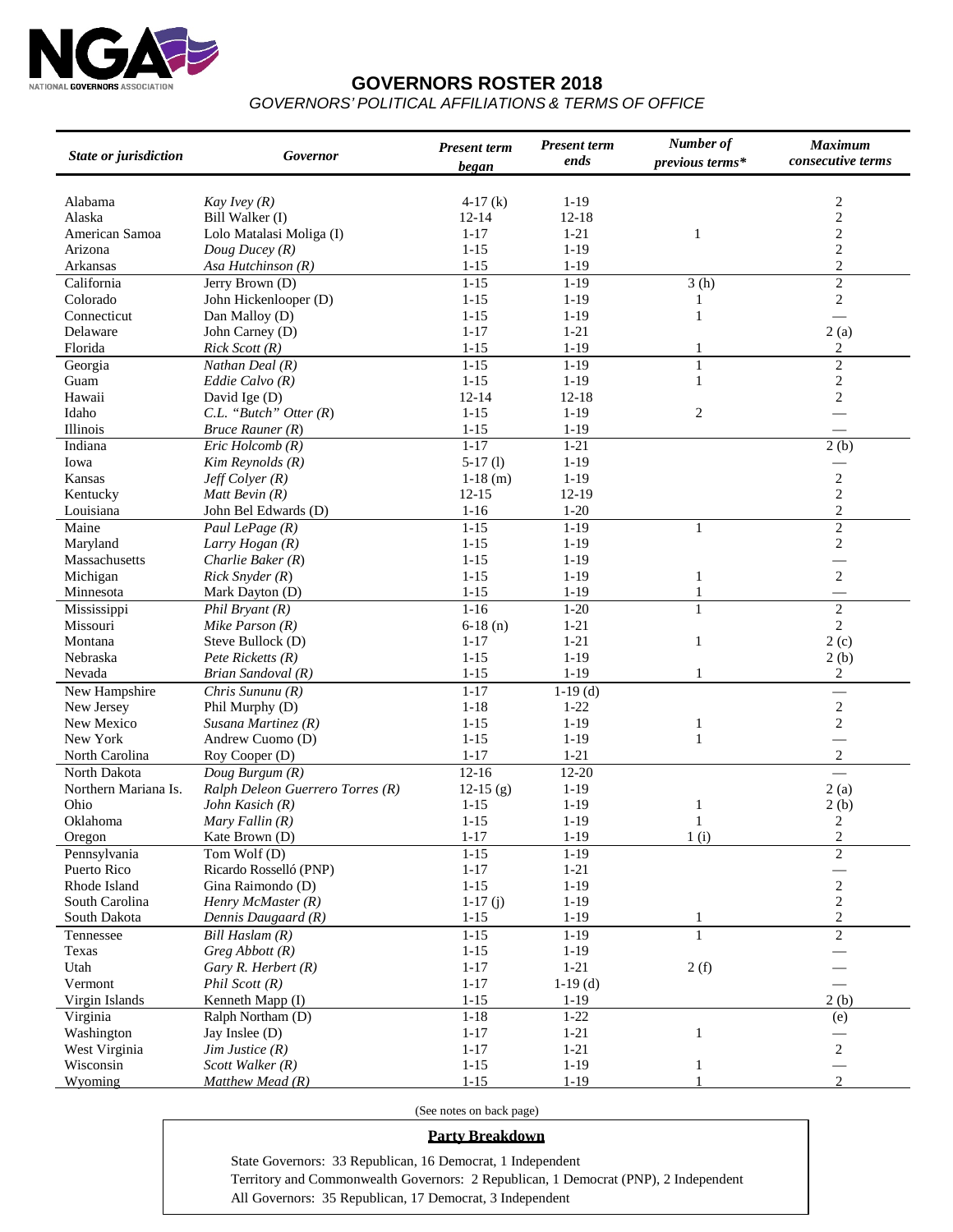# **NOTES**

Democrat (D), Independent (I), *Republican (R)*, New Progressive Party of Puerto Rico (PNP)

\*Note: This column serves to indicate if a governor has completed any prior gubernatorial service (whether by succession, appointment or election to a partial or complete term of office). The notes below clarify the parameters of a governor's term(s) in office. Please consult the election code of each state to determine if a governor is eligible to serve additional terms in office.

- a) Absolute two-term limitation.
- b) After two consecutive terms as governor, the candidate must wait four years before becoming eligible to run again.
- c) Limit of eight years of service out of every 16 years.
- d) Two-year term.
- e) Governor cannot serve immediate successive terms, but may be elected to non-consecutive terms.
- f) Utah Lt. Gov. Gary Herbert became governor on August 11, 2009, following Gov. Jon Huntsman Jr.'s appointment as U.S. Ambassador to China. Gov. Herbert won a special gubernatorial election (required by Utah law) in November 2010 to complete Gov. Huntsman's unexpired term. Gov. Herbert was elected to full four-year terms in November 2012 and 2016.
- g) Northern Mariana Islands Lt. Gov. Ralph Deleon Guerrero Torres became governor on December 29, 2015, completing the unexpired term of Gov. Eloy Inos following his death.
- h) California Gov. Jerry Brown previously served eight years as governor from 1975-1983. Gov. Brown was elected to full fouryear terms in November 1974, 1978, 2010 and 2014.
- i) Oregon Secretary of State Kate Brown became governor on February 18, 2015, following Gov. John Kitzhaber's resignation. Gov. Brown won a special gubernatorial election held in November 2016 to complete Gov. Kitzhaber's unexpired term.
- j) South Carolina Lt. Gov. Henry McMaster became governor on January 24, 2017, following Gov. Nikki Haley's appointment as U.S. Ambassador to the United Nations.
- k) Alabama Lt. Gov. Kay Ivey became governor on April 10, 2017, following the resignation of Governor Robert Bentley.
- l) Iowa Lt. Gov. Kim Reynolds became governor on May 24, 2017, following Gov. Terry Branstad's appointment as U.S. Ambassador to China.
- m) Kansas Lt. Gov. Jeff Colyer became governor on January 31, 2018, following Gov. Sam Brownback's appointment as U.S. Ambassador at-large for international religious freedom.
- n) Missouri Lt. Gov. Mike Parson became governor on June 1, 2018, following the resignation of Governor Eric Greitens.

For biographies and the most up-to-date information on governors, visit the National Governors Association website: [www.nga.org/governors.](http://www.nga.org/governors)

*Revised June 1, 2018*



Hall of the States 444 North Capitol Street, Suite 267 Washington, D.C. 20001-1512 Phone: 202/ 624-5300 | Fax: 202/ 624-5313 [www.nga.org](http://www.nga.org/)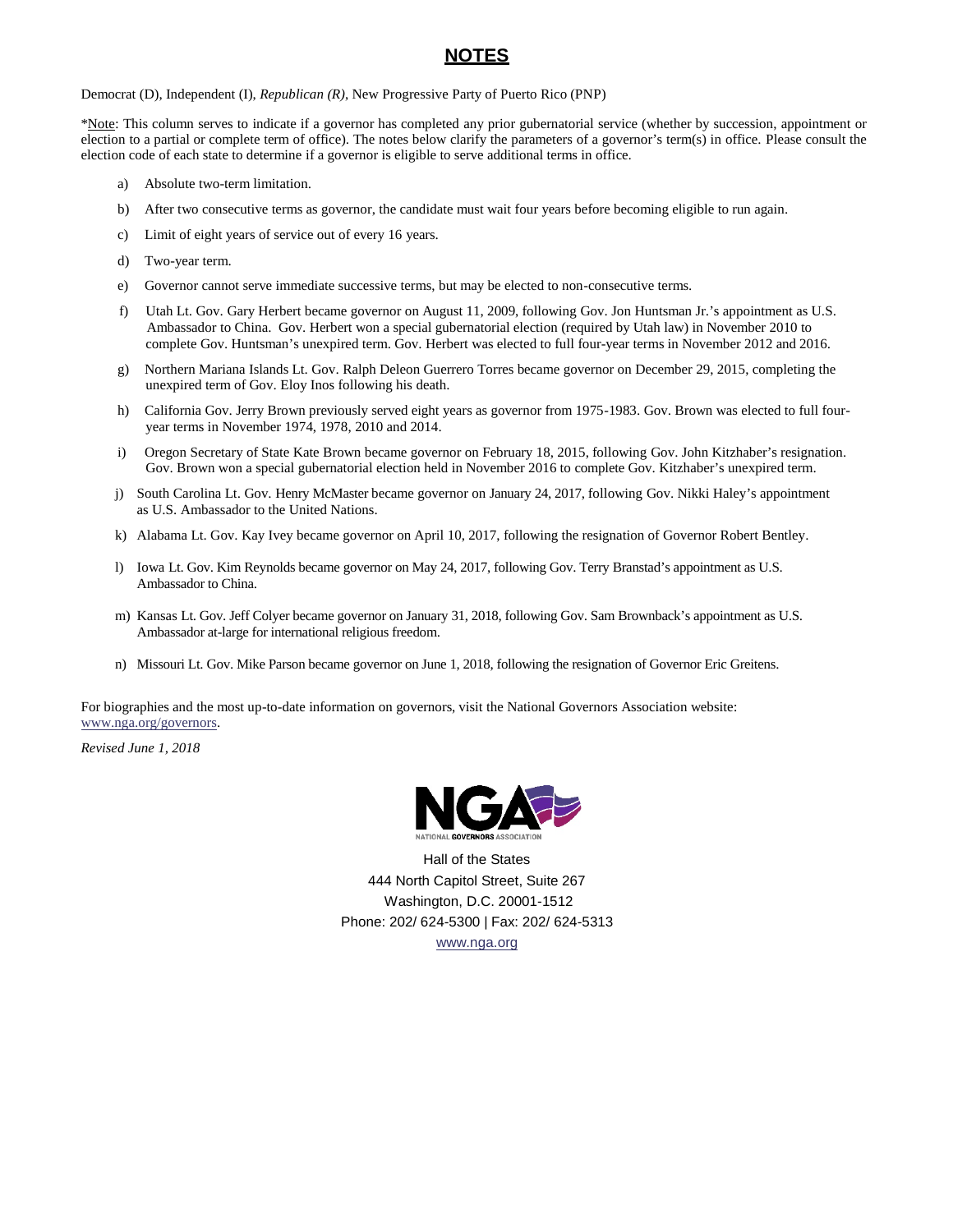

# **GOVERNORS ROSTER 2018** *GOVERNORS' OFFICE ADDRESSES & PHONE NUMBERS*

| State or jurisdiction                | Governor                                              | <b>Phone</b>                 | <b>Office address</b>                                                                                                   |
|--------------------------------------|-------------------------------------------------------|------------------------------|-------------------------------------------------------------------------------------------------------------------------|
| Alabama                              | Kay Ivey $(R)$                                        | 334/242-7100                 | State Capitol, 600 Dexter Ave., Montgomery, AL 36130-2751                                                               |
| Alaska                               | Bill Walker (I)                                       | 907/465-3500                 | State Capitol P.O. Box 110001, Juneau, AK 99811-0001                                                                    |
| American Samoa                       | Lolo Matalasi Moliga (I)                              | 011/684/633-<br>4116         | Executive Office Building, Third Floor, Pago Pago, AS 96799                                                             |
| Arizona                              | Doug Ducey (R)                                        | 602/542-4331                 | State Capitol, 1700 West Washington, Phoenix, AZ 85007                                                                  |
| Arkansas                             | Asa Hutchinson $(R)$                                  | 501/682-2345                 | State Capitol, Suite 250, Little Rock, AR 72201                                                                         |
| California                           | Jerry Brown (D)                                       | 916/445-2841                 | State Capitol, Suite 1173, Sacramento, CA 95814                                                                         |
| Colorado                             | John Hickenlooper (D)                                 | 303/866-2471                 | 136 State Capitol, Denver, CO 80203-1792                                                                                |
| Connecticut                          | Dan Malloy (D)                                        | 800/406-1527                 | 210 Capitol Avenue, Hartford, CT 06106                                                                                  |
| Delaware                             | John Carney (D)                                       | 302/744-4101                 | Legislative Hall, Dover, DE 19901                                                                                       |
| Florida                              | $Rick$ Scott $(R)$                                    | 850/488-7146                 | The Capitol, 400 South Monroe Street, Tallahassee, FL 32399-0001                                                        |
| Georgia                              | Nathan Deal $(R)$                                     | 404/656-1776                 | 203 State Capitol, Atlanta, GA 30334                                                                                    |
| Guam                                 | Eddie Calvo $(R)$                                     | 671/472-8931                 | Executive Chamber, P.O. Box 2950, Agana, GU 96932                                                                       |
| Hawaii                               | David Ige (D)                                         | 808/586-0034                 | Executive Chambers, State Capitol, Honolulu, HI 96813                                                                   |
| Idaho                                | $C.L.$ "Butch" Otter $(R)$                            | 208/334-2100                 | 700 West Jefferson, Second Floor, Boise, ID 83702                                                                       |
| Illinois                             | $Bruce$ Rauner $(R)$                                  | 217/782-6830                 | State Capitol, 207 State House, Springfield, IL 62706                                                                   |
| Indiana                              | Eric Holcomb(R)                                       | 317/232-4567                 | State House, Room 206, Indianapolis, IN 46204-2797                                                                      |
| Iowa                                 | Kim Reynolds (R)                                      | 515/281-5211                 | State Capitol, Des Moines, IA 50319-0001                                                                                |
| Kansas                               | $Jeff$ Colyer $(R)$                                   | 785/296-3232                 | Capitol, 300 SW 10 <sup>th</sup> Avenue, Suite 212S, Topeka, KS 66612-1590                                              |
| Kentucky                             | Matt Bevin $(R)$                                      | 502/564-2611                 | 700 Capitol Ave., Suite 100, Frankfort, KY 40601                                                                        |
| Louisiana                            | John Bel Edwards (D)                                  | 225/342-7015                 | P.O. Box 94004, Baton Rouge, LA 70804-9004                                                                              |
| Maine                                | Paul LePage (R)                                       | 207/287-3531                 | 1 State House Station, Augusta, ME 04333                                                                                |
| Maryland                             | Larry Hogan (R)                                       | 410/974-3901                 | State House, 100 State Circle, Annapolis, MD 21401                                                                      |
| Massachusetts                        | Charlie Baker $(R)$                                   | 617/725-4000                 | State House, Room 360, Boston, MA 02133                                                                                 |
| Michigan                             | $Rick$ Snyder $(R)$                                   | 517/373-3400                 | P.O. Box 30013, Lansing, MI 48909                                                                                       |
| Minnesota                            | Mark Dayton (D)                                       | 651/201-3400                 | 130 State Capitol, 75 Rev. Dr. MLK Jr. Blvd., St. Paul, MN 55155                                                        |
| Mississippi                          | Phil Bryant $(R)$                                     | 601/359-3150                 | P.O. Box 139, Jackson, MS 39205                                                                                         |
| Missouri                             | Mike Parson $(R)$                                     | 573/751-3222                 | Capitol Building, Room 216, P.O. Box 720, Jefferson City, MO 65102                                                      |
| Montana                              | Steve Bullock (D)                                     | 406/444-3111                 | State Capitol, Helena, MT 59620                                                                                         |
| Nebraska                             | Pete Ricketts $(R)$                                   | 402/471-2244                 | P.O. Box 94848, Lincoln, NE 68509-4848                                                                                  |
| Nevada                               | Brian Sandoval (R)                                    | 775/684-5670                 | State Capitol Building, 101 N. Carson St, Carson City, NV 89701                                                         |
| New Hampshire                        | Chris Sununu $(R)$                                    | 603/271-2121                 | State House, 107 North Main Street, Room 208, Concord, NH 03301                                                         |
| New Jersey                           | Phil Murphy (D)                                       | 609/292-6000                 | The State House, P.O. Box 001, Trenton, NJ 08625                                                                        |
| New Mexico<br>New York               | Susana Martinez $(R)$<br>Andrew Cuomo (D)             | 505/476-2200<br>518/474-7516 | State Capitol, Fourth Floor, Santa Fe, NM 87501<br>State Capitol, Albany, NY 12224                                      |
| North Carolina                       | Roy Cooper (D)                                        | 919/733-4240                 | 20301 Mail Service Center, Raleigh, NC 27699                                                                            |
|                                      |                                                       |                              |                                                                                                                         |
| North Dakota<br>Northern Mariana Is. | Doug Burgum $(R)$<br>Ralph Deleon Guerrero Torres (R) | 701/328-2200<br>670/664-2280 | State Capitol, 600 E. Boulevard Ave., Dept. 101, Bismarck, ND 58505<br>Caller Box 10007, Capitol Hill, Saipan, MP 96950 |
| Ohio                                 | John Kasich (R)                                       | 614/466-3555                 | 77 South High Street, 30th Floor, Columbus, OH 43215                                                                    |
| Oklahoma                             | Mary Fallin $(R)$                                     | 405/521-2342                 | Capitol Bldg., 2300 Lincoln Blvd., Rm. 212, Oklahoma City, OK 73105                                                     |
| Oregon                               | Kate Brown (D)                                        | 503/378-3111                 | State Capitol, 900 Court St., NE, Suite 254, Salem, OR 97301                                                            |
| Pennsylvania                         | Tom Wolf (D)                                          | 717/787-2500                 | Main Capitol Building, Room 225, Harrisburg, PA 17120                                                                   |
| Puerto Rico                          | Ricardo Rosselló (PNP)                                | 787/721-7000                 | La Fortaleza, P.O. Box 9020082, San Juan, PR 00902-0082                                                                 |
| Rhode Island                         | Gina Raimondo (D)                                     | 401/222-2080                 | State House, Providence, RI 02903                                                                                       |
| South Carolina                       | Henry McMaster $(R)$                                  | 803/734-2100                 | 1205 Pendleton Street, Columbia, SC 29201                                                                               |
| South Dakota                         | Dennis Daugaard (R)                                   | 605/773-3212                 | 500 East Capitol Ave., Pierre, SD 57501                                                                                 |
| Tennessee                            | Bill Haslam $(R)$                                     | 615/741-2001                 | State Capitol, Nashville, TN 37243-0001                                                                                 |
| Texas                                | $Greg\; Abbott\;(R)$                                  | 512/463-2000                 | P.O. Box 12428, Austin, TX 78711                                                                                        |
| Utah                                 | Gary R. Herbert $(R)$                                 | 801/538-1000                 | State Capitol, Suite 200, Salt Lake City, UT 84114                                                                      |
| Vermont                              | Phil Scott $(R)$                                      | 802/828-3333                 | 109 State Street, Pavilion Office Building, Montpelier, VT 05609                                                        |
| Virgin Islands                       | Kenneth Mapp (I)                                      | 340/774-0001                 | Govt. House, 21-22 Kongens Gade, Charlotte Amalie, St. Thomas, VI 00802                                                 |
| Virginia                             | Ralph Northam (D)                                     | 804/786-2211                 | State Capitol, Third Floor, Richmond, VA 23219                                                                          |
| Washington                           | Jay Inslee (D)                                        | 360/902-4111                 | Office of the Governor, P.O. Box 40002, Olympia, WA 98504-0002                                                          |
| West Virginia                        | $Jim$ Justice $(R)$                                   | 304/558-2000                 | 1900 Kanawha Blvd. E., Charleston, WV 25305                                                                             |
| Wisconsin                            | Scott Walker $(R)$                                    | 608/266-1212                 | 115 East State Capitol, Madison, WI 53707                                                                               |
| Wyoming                              | Matthew Mead $(R)$                                    | 307/777-7434                 | State Capitol Building, Room 124, Cheyenne, WY 82002                                                                    |